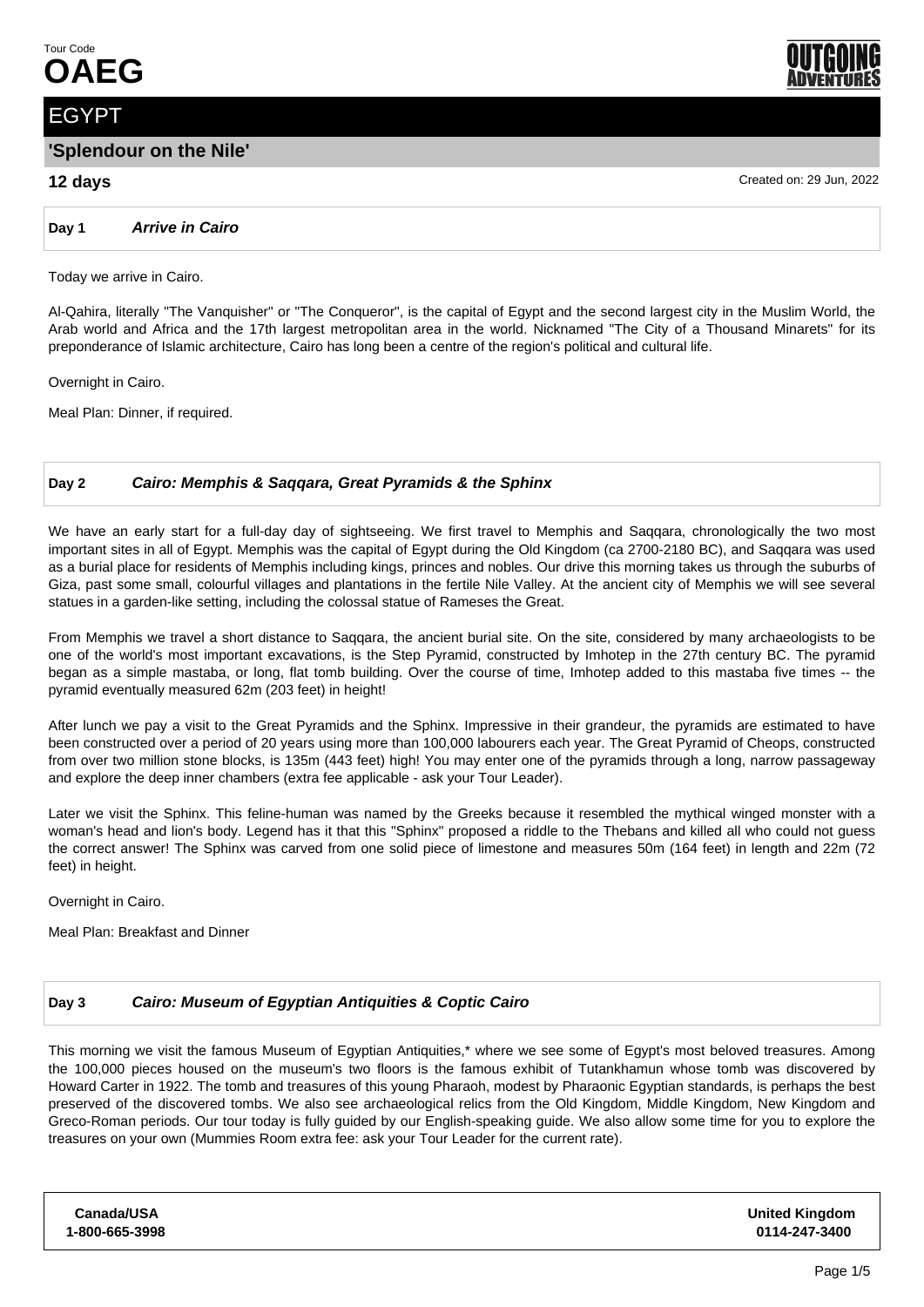

This afternoon we drive through the neat, tree-lined streets of the Garden City area to Coptic Cairo, the centre of Christianity in Cairo. We will walk the cobblestone streets and stop at a few of the churches, including that of Saint Sergius whose is presumed to have been the spot where the Holy Family lived during their flight into Egypt. The present building dates from the 11th century. As we stroll along we will come to the recently restored Synagogue of Ben Ezra, the oldest Jewish synagogue in Egypt. Despite the 45 Jewish families that remain in Cairo, the synagogue is no longer operational.

\* A new museum is being built, though the opening date is as yet unclear (projected 'partial' opening in December 2018). As the move takes place, some items may not be on display in either location. Once the museum opens, it will become a part of this itinerary.

Overnight in Cairo.

Meal Plan: Breakfast and Dinner

#### **Day 4 Cairo - Fly to Aswan - The High Dam & Unfinished Obelisk**

Another early start for our flight to Aswan in Upper Egypt.\* Aswan is Egypt's sunniest southern city and an ancient frontier town. Small enough to walk around and graced with the most beautiful setting on the Nile, the pace of life in Aswan is slow and relaxing.

On arrival we'll take a trip to the High Dam of Aswan. Constructed between 1960 and 1971, the High Dam collects and stores water over a number of years so that the annual Nile flood can be controlled. From here we will have a panoramic view of Aswan to the north and Lake Nasser to the south.

On our way back to town, we'll visit the 'Unfinished Obelisk'. The obelisk's creators began to carve it directly out of bedrock, but cracks appeared in the granite and the project was abandoned. The bottom side of the obelisk is still attached to the bedrock. The unfinished obelisk offers unusual insights into ancient Egyptian stone-working techniques, with marks from workers' tools still clearly visible as well as ochre-coloured lines marking where they were working.

You'll have some well-deserved time this afternoon for relaxation and independent exploration.

\* NOTE: The actual order of our sightseeing in Upper Egypt may vary depending on variables such as flight schedules and weather. Your Tour Leader will keep you apprised of any adjustments as the tour progresses.

Overnight in Aswan.

Meal Plan: Breakfast and Dinner

#### **Day 5 Aswan: St. Simeon Monastery & Felucca Sail Adventure**

This morning we will take a private boat across the River Nile to the west bank. From here we travel by camel across the sandy desert to the Christian Monastery of St Simeon. Before we begin this easy trek, our Tour Leader and camel trainer will teach you the technique of riding a camel. This is a journey that can be undertaken by anyone at any age (one rider per camel). Our trek is about 45 minutes to the monastery, and then 15 minutes back to the riverbank. Those who prefer not to ride can travel by open truck to the monastery and meet up with the group there.

Dating from the 6th century, and in use until the 13th century, the Monastery of St Simeon is one of the best-preserved Christian sites in Egypt. Inside we will see the chapel, living quarters, kitchen and dining areas, wine press, bake area and storerooms. On our tour we will also see the remains of some Coptic frescoes -- depictions of Christ and saints as well as many geometric patterns.

We then return to the banks of the Nile and re-board our boat and ride among the islands dotting the Nile. Up the hill, above the river, is the Mausoleum of the Aga Khan, spiritual leader of the Ismailis, a Shi'ite sect based principally in India but with followers around the world. The tomb is an elegant pink granite structure of late 1950 origin.

The main island in the middle of the Nile is called Elephantine Island because many of the rocks look like elephants bathing in the Nile. On the west side of the river is the beautiful Kitchener's Island, where we will have time to stroll through the rich botanical

| Canada/USA     | <b>United Kingdom</b> |
|----------------|-----------------------|
| 1-800-665-3998 | 0114-247-3400         |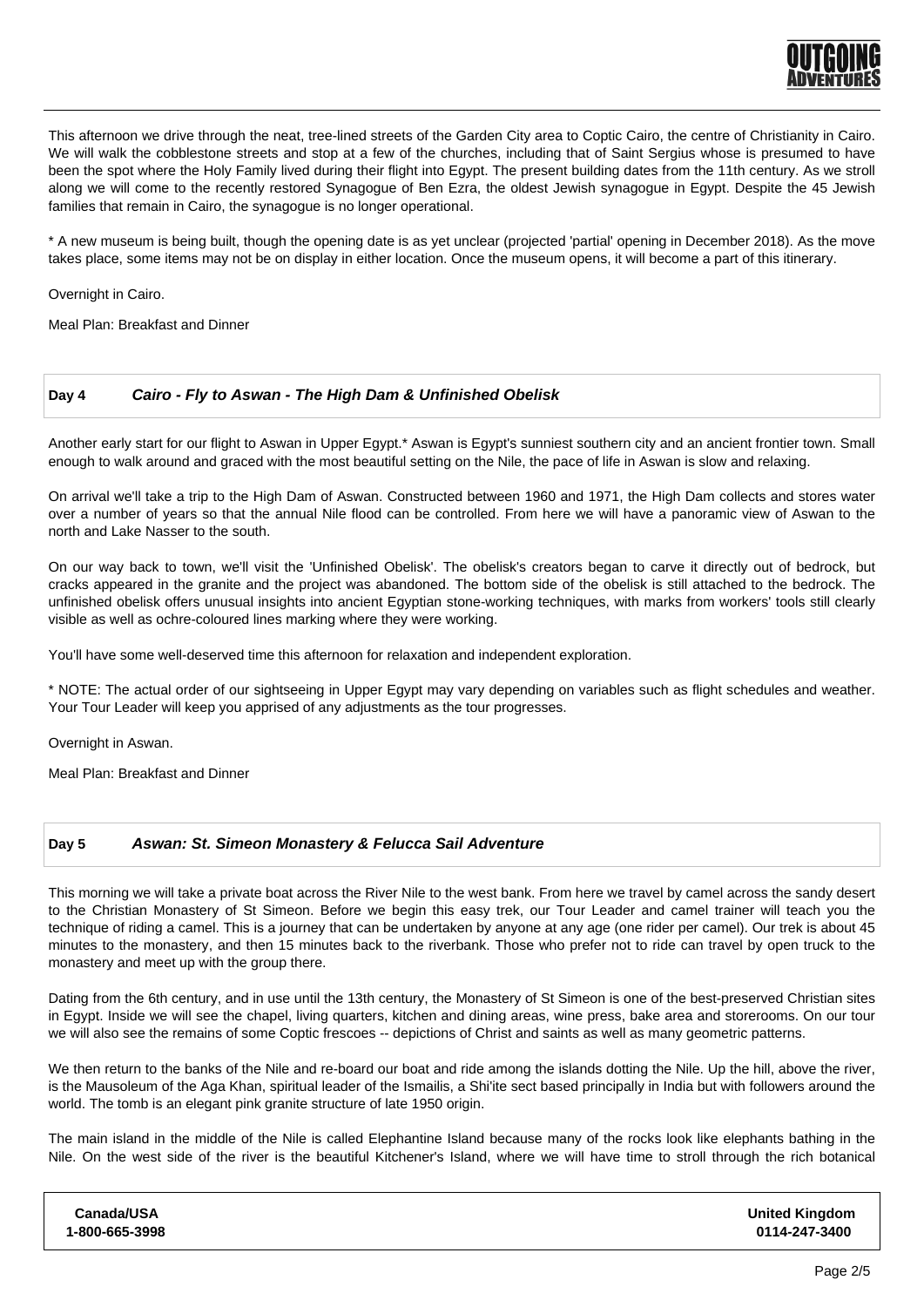

gardens.

Later this afternoon we have a leisurely sail on a felucca, a traditional sailing vessel used for centuries for carrying goods and passengers along the Nile.

Overnight in Aswan.

Meal Plan: Breakfast and Dinner

## **Day 6 Aswan: Abu Simbel & Philae Temple Sound & Light Show**

A pre-dawn departure by road (+/- 3 hours, each way)\* takes us south from Aswan across the Western Desert to Nubia, or the "Land of the Gold". Our destination this morning is the impressive Abu Simbel -- the imposing rock temples of Rameses II and his queen, Nefertari.

We have a guided tour of this site, including the interior of the colossal temples. The Temple of Rameses II, with its immense statues of the Pharaoh seated on his throne, is one of the classic images of the power of the Pharaohs. Inside the temple you will see well-preserved wall decorations and several murals. There is a wonderful relief of Rameses presenting captives to various gods, including himself! We also gain insight into the reconstruction process by visiting the interior of the artificial mountain. Return by road to Aswan in time for a late lunch.

Later this afternoon we will attend the Sound & Light Show at Philae Temple. The temple is situated on an island, and so we enjoy a short boat journey to get to the site. It is a good idea to have a small flashlight with you.

\* When visiting Abu Simbel we choose to travel by road instead of flying as the air schedules tend to be rather restrictive and do not always allow enough time at the site (much time is taken up by check-in, security, boarding, transferring etc). Driving frees us from this inconvenience and adds flexibility, plus allows us to see the High Dam en route. Departing very early ensures that we are at the site at the optimal time for photography; later in the morning, shadows fall across the temple making conditions less than ideal.

Overnight in Aswan.

Meal Plan: Breakfast and Dinner

## **Day 7 Aswan - Luxor via Kom Ombo, Edfu & Esna**

This morning we say farewell to Aswan and travel by road to the Temple of Kom Ombo. In ancient times, Kom Ombo was strategically important as a trading town on the caravan route from Nubia to Cairo. Kom Ombo, actually two temples in one, is dedicated dually to Haroeris (Horus) and Sobek, respectively the god of the sky and the crocodile-headed god. Here we are able to see the remains of a mummified crocodile. Crocodiles no longer exist in the Egyptian part of the River Nile, but in Pharaonic times they lived here in great numbers and were worshipped as gods!

From Kom Ombo we travel to the site of Edfu. As the largest and most completely preserved Pharaonic temple, albeit Greek-built, Edfu is dedicated to the god Horus. Construction of this temple began under Ptolemy III Euergetes I in 237 BC. We will allow time to explore this massive and impressive site, enclosed by walls and flanked by two large pylon gateways. Here we will also be able to see a Nilometer -- an ancient technique of measuring the Nile's water fluctuations and setting the level of taxes

Before arriving in Luxor we will make a short visit to the Temple Of Esna. This temple is located on the west bank of the Nile in the ancient city of Senat - called Latopolis by the Greeks. It was "the city of the fish" where the Nile perch fish was worshipped as divine. The temple, which was buried beneath debris for many centuries, is located in the center of the town close to the Nile. The temple is dedicated to the ram-headed god Khnum, the god of creation. Tuthmosis III laid the foundations of the Temple in the 18th Dynasty, but Ptolemaic and Roman Emperors completed it between 40 to 250 A.D., and their names are recorded all over the temple walls.

Overnight in Luxor.

| Canada/USA     | <b>United Kingdom</b> |
|----------------|-----------------------|
| 1-800-665-3998 | 0114-247-3400         |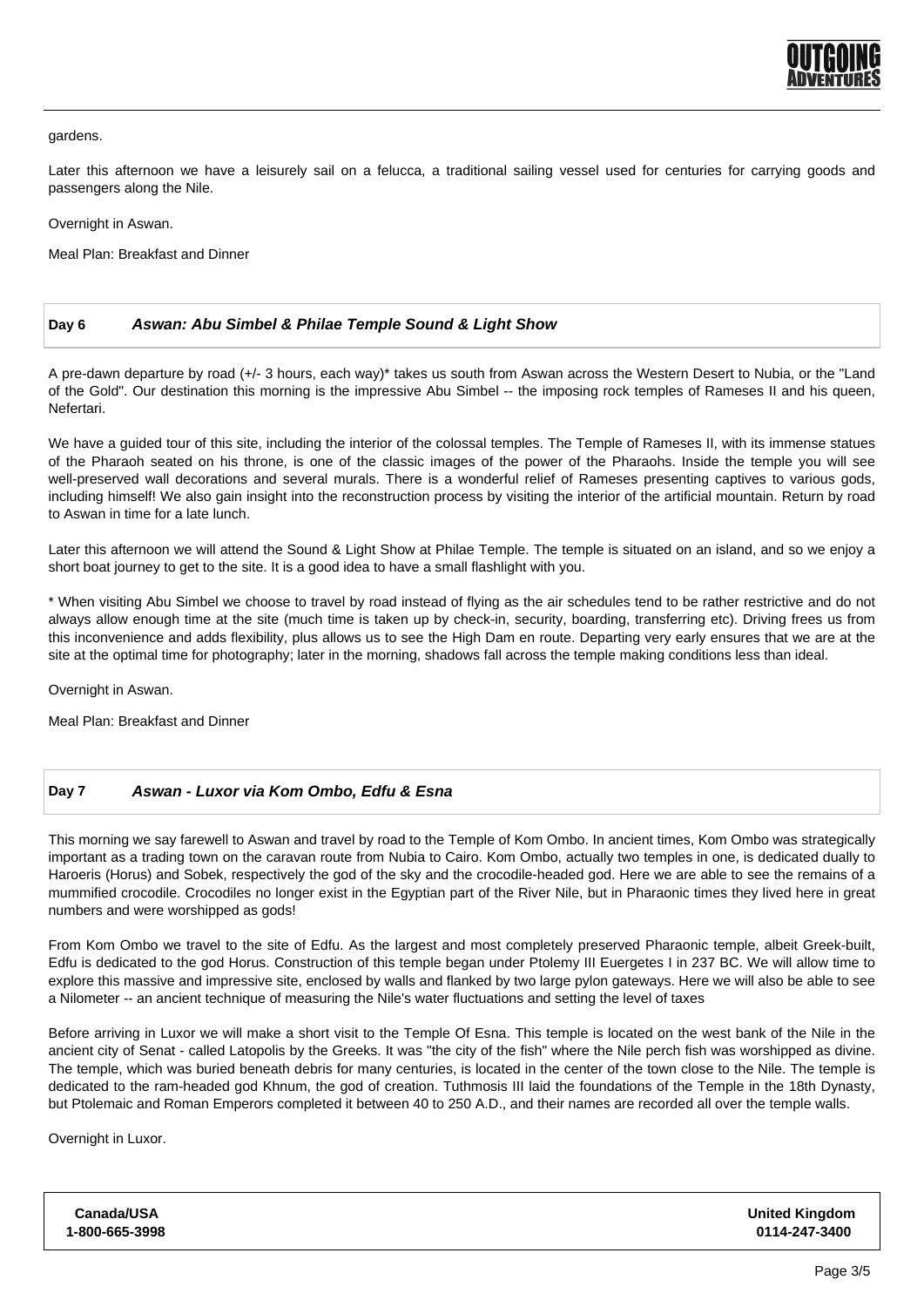

Meal Plan: Breakfast, Lunch and Dinner

#### **Day 8 Karnak Temple & Luxor Temple**

This morning we start our day with a guided tour of Karnak Temple!

Karnak was built, added to, dismantled, restored, enlarged and decorated during its colourful history of over 1,500 years. At certain points in Egyptian history, this temple was the most important in all of Egypt. When we arrive at the temple you will be awed by the grandeur of the tremendous pylon gateway and the Avenue of 1,000 Sphinxes that originally ran all the way to the Nile and Luxor Temple! We will have a guided tour of the complex, massive by any standard.

After our visit, we enjoy a break before our evening visit to Luxor Temple. The temple was dedicated to the Theban Triad of Amun, Mut, and Chons and was built during the New Kingdom, the focus of the annual Opet Festival, in which a cult statue of Amun was paraded down the Nile from nearby Karnak Temple to stay there for a while, with his consort Mut, in a celebration of fertility. Luxor temple is considered one of the largest ancient Egyptian temple complexes situated on the eastern bank of the river Nile. At the entrance is a huge tower built by King Ramses II.

Overnight in Luxor.

Meal Plan: Breakfast and Dinner

#### **Day 9 Luxor: Valley of the Kings**

Early this morning we cross the River Nile by boat to the West Bank where the wealth of antiquities is outstanding. On the other side we will meet our donkey-cart transport for our excursion into the Valley of the Kings through the New Gourna Village and into the countryside. Avoiding the busier road, we will witness quiet village life along the way for about 40-45 minutes before re-uniting with our road transport for the final leg into the Valley of the Kings

Once in the isolated valley, dominated by large pyramid-shaped mountains, we will have a guided tour of three of the many tombs that are here.\* The valley was the burial ground for kings throughout the New Kingdom. Note that some of the tombs have steep stairways and all are quite dark inside (you might find a pocket flashlight useful).

We then proceed to the funerary temple of Queen Hatshepsut -- the first woman to rule as pharaoh! We have a tour of this impressive complex, discovered in the mid-19th century and still under restoration.

After our tour we return by bus through the countryside back to the river and the East Bank. During free time this afternoon, we suggest a visit to the excellent Luxor Museum or Mumification Museum.

Tonight you may choose to visit the Sound and Light show at Karnak Temple (optional).

\* We do not include the tomb of King Tut, as it is very small and not very interesting, relatively speaking, but we allow time for you to see it if you wish (separate ticket).

Overnight in Luxor.

Meal Plan: Breakfast and Dinner

#### **Day 10 Luxor: Valley of the Queens**

This morning we make an excursion the Valley of the Queens.\* After crossing the Nile we will board our bus for the short journey to

| <b>United Kingdom</b><br>0114-247-3400 |
|----------------------------------------|
|                                        |